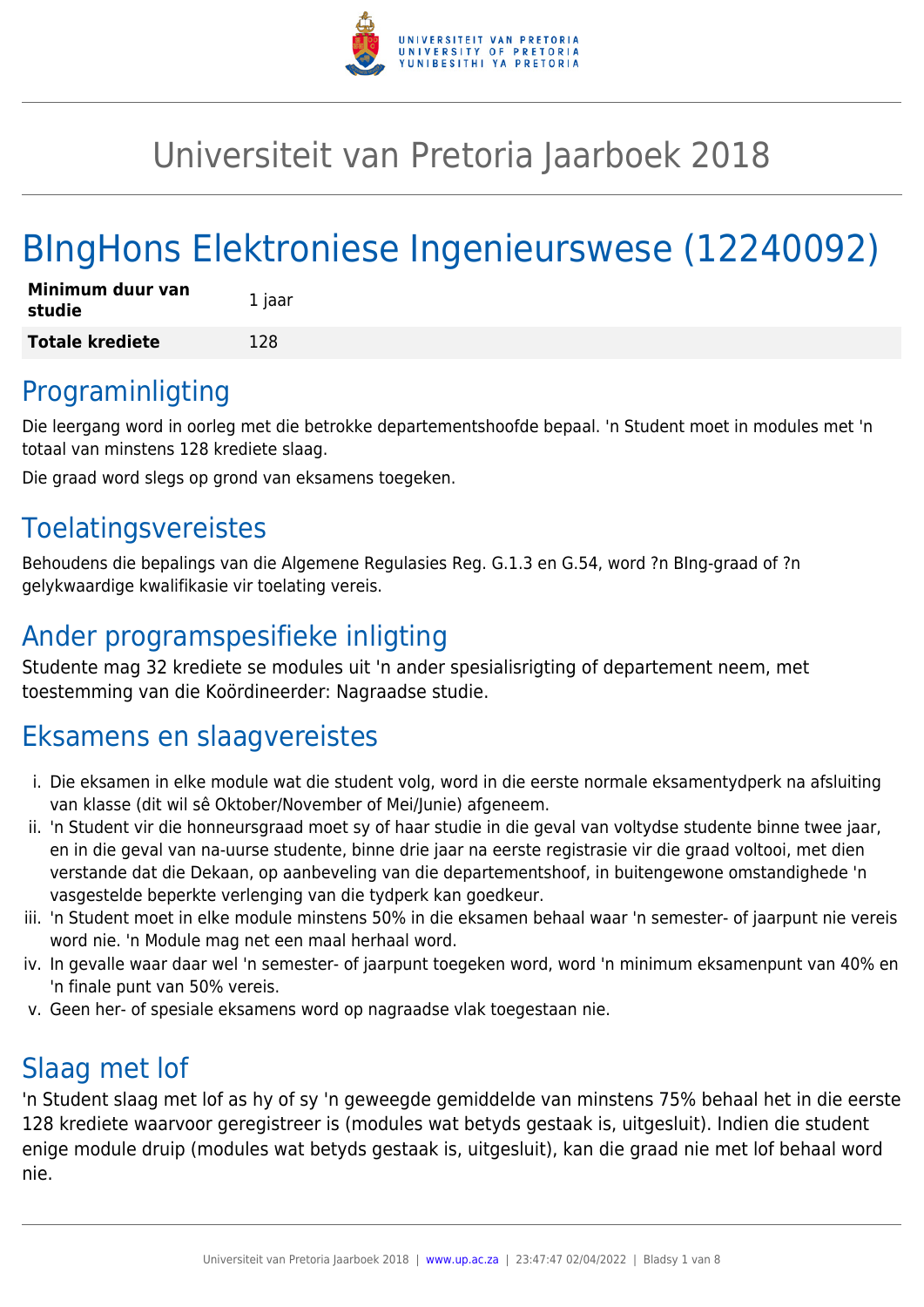

# Kurrikulum: Finale jaar

**Minimum krediete: 128**

# **Kernmodules**

# **Intelligente stelsels 732 (EAI 732)**

| <b>Modulekrediete</b> | 32.00                                              |
|-----------------------|----------------------------------------------------|
| <b>Voorvereistes</b>  | Geen voorvereistes.                                |
| Kontaktyd             | 10 lesings per week                                |
| <b>Onderrigtaal</b>   | Module word in Engels aangebied                    |
| <b>Departement</b>    | Elektriese, Elektroniese en Rekenaaringenieurswese |
| Aanbiedingstydperk    | Semester 1                                         |

#### **Module-inhoud**

\*Hierdie inligting is slegs in Engels beskikbaar.

This module provides the theoretical background necessary to understand, research and develop real-world software and hardware systems that incorporate and exhibit intelligent behaviour. The module incorporates advanced theory from fields such as Artificial Intelligence, Computational Intelligence, Machine Learning, Pattern Recognition and Signal Processing. Core topics of the module include: Bayesian Theory, Neural Networks, Kernel Methods, Graphic Models, and Numerical Bayesian Methods.

# **Gevorderde temas in intelligente stelsels 733 (EAI 733)**

| <b>Modulekrediete</b> | 32.00                                              |
|-----------------------|----------------------------------------------------|
| <b>Voorvereistes</b>  | <b>EAI 732</b>                                     |
| Kontaktyd             | 10 lesings per week                                |
| Onderrigtaal          | Module word in Engels aangebied                    |
| <b>Departement</b>    | Elektriese, Elektroniese en Rekenaaringenieurswese |
| Aanbiedingstydperk    | Semester 1 of Semester 2                           |

#### **Module-inhoud**

\*Hierdie inligting is slegs in Engels beskikbaar.

The aim of the module is to augment the general background provided by the EAI 732 module with the specific theoretical background required for MEng. The module will, depending on the intended research field of the student, incorporate advanced theory from fields such as: Digital Image Processing, Computer and Robotic Vision, Probabilistic Robotics, Data Fusion, Hardware and Software Parallel Processing, Real-Time and Reactive Systems.

# **Optimale beheer 780 (EBO 780)**

| Modulekrediete | 32.00                                |
|----------------|--------------------------------------|
| Voorvereistes  | Inleidende beheermodule soos EBB 320 |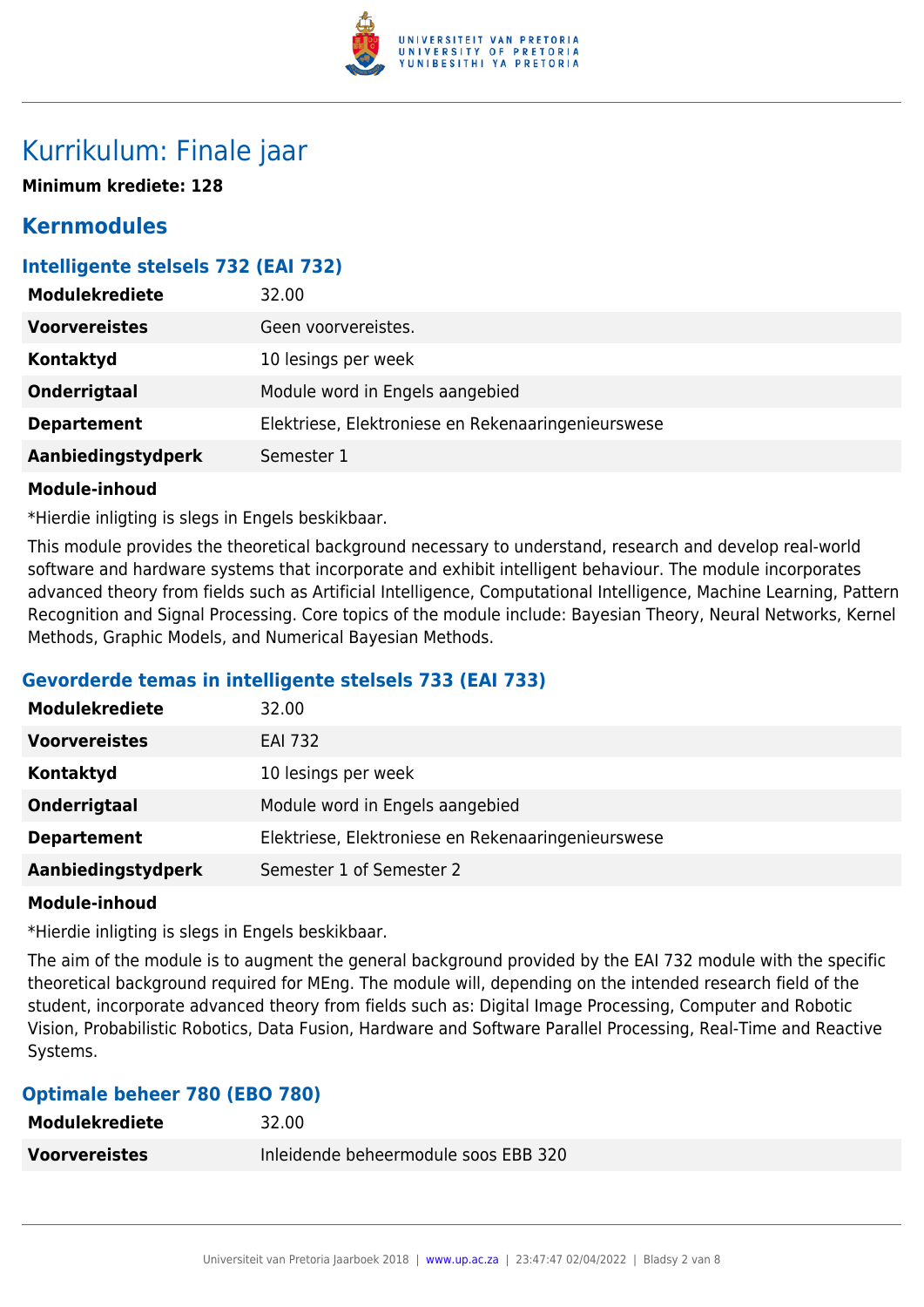

| Kontaktyd          | 32 kontakure per semester                          |
|--------------------|----------------------------------------------------|
| Onderrigtaal       | Module word in Engels aangebied                    |
| <b>Departement</b> | Elektriese, Elektroniese en Rekenaaringenieurswese |
| Aanbiedingstydperk | Semester 1                                         |

\*Hierdie inligting is slegs in Engels beskikbaar.

Optimal control of dynamic systems: continuous time systems, the Euler Lagrange equations, minimum time problems, the Pontryagin maximum principle; feasible control: computation of control input strategies for nonlinear systems such that the given control specifications are satisfied; feedback control of dynamic systems: dynamic programming for continuous time and discrete time nonlinear systems; applications in manufacturing systems; parametrisations of nonlinear/intelligent controller structures and applications of feasible control; linear systems: linear optimal control, linear optimal observers; application of feasible control in the computation of linear optimal output feedback controllers such that the design specifications are satisfied including: robustness against parameter variations, disturbance rejection, command following, frequency domain specifications.

# **Hernieubare energie 732 (EGH 732)**

| <b>Modulekrediete</b> | 32.00                                              |
|-----------------------|----------------------------------------------------|
| <b>Voorvereistes</b>  | Geen voorvereistes.                                |
| <b>Kontaktyd</b>      | 32 kontakure per semester                          |
| Onderrigtaal          | Module word in Engels aangebied                    |
| <b>Departement</b>    | Elektriese, Elektroniese en Rekenaaringenieurswese |
| Aanbiedingstydperk    | Semester 1 of Semester 2                           |

#### **Module-inhoud**

\*Hierdie inligting is slegs in Engels beskikbaar.

This course will cover various renewable energy technologies including Wind, Solar Photovoltaic systems, Distributed generation and Hybrid power system.

#### **Inleiding tot navorsing 732 (EIN 732)**

| <b>Modulekrediete</b> | 32.00                                              |
|-----------------------|----------------------------------------------------|
| <b>Voorvereistes</b>  | Geen voorvereistes.                                |
| Kontaktyd             | 16 kontakure per semester                          |
| Onderrigtaal          | Module word in Engels aangebied                    |
| <b>Departement</b>    | Elektriese, Elektroniese en Rekenaaringenieurswese |
| Aanbiedingstydperk    | Semester 1 of Semester 2                           |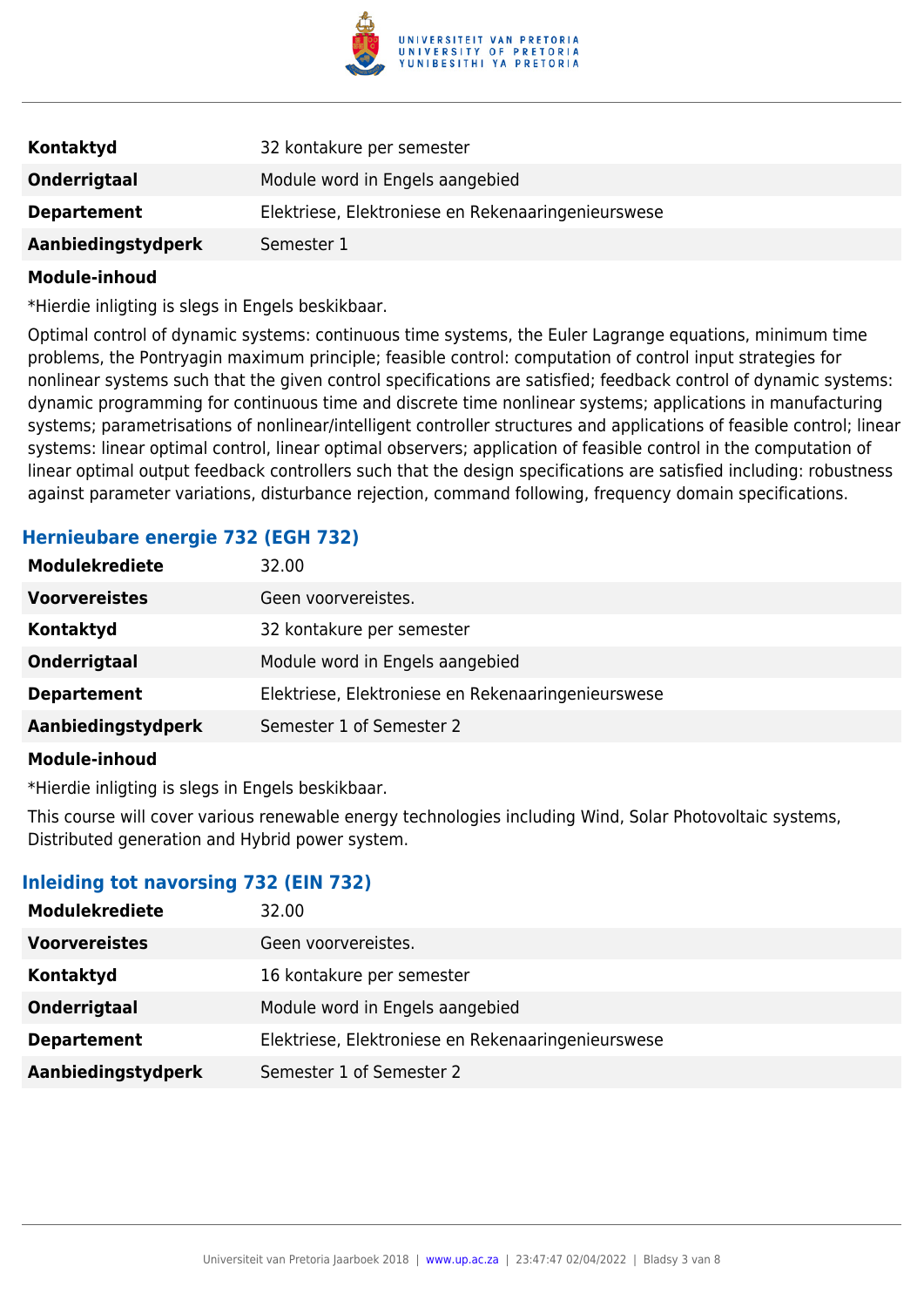

\*Hierdie is 'n verpligte module.

\*Hierdie inligting is slegs in Engels beskikbaar.

The aim of this module is to teach students to critically evaluate research literature, including conference papers and journal articles, in order to determine the current state of knowledge in a particular specialist area. It will also provide students with the principles of research to enable them to conduct research and prepare an original project in their particular specialist area.

# **Elektroniese verdediging - elektroniese teenmaatreëls 780 (ELB 780)**

| Modulekrediete       | 32.00                                              |
|----------------------|----------------------------------------------------|
| <b>Voorvereistes</b> | Geen voorvereistes.                                |
| <b>Kontaktyd</b>     | 10 lesings per week                                |
| <b>Onderrigtaal</b>  | Module word in Engels aangebied                    |
| <b>Departement</b>   | Elektriese, Elektroniese en Rekenaaringenieurswese |
| Aanbiedingstydperk   | Semester 1 of Semester 2                           |
|                      |                                                    |

#### **Module-inhoud**

\*Hierdie inligting is slegs in Engels beskikbaar.

Radar, including aspects such as: radar frequency bands and their characteristics, radar types (eg tracking vs search radar), the radar range equation, radar cross-section (RCS), target characteristics such as scintillation and glint, pulse compression, coherent and non-coherent integration (eg Doppler processing), range and Doppler ambiquities, target tracking including simple tracking filters and angle-tracking techniques (eg monopulse), high range-resolution (HRR) techniques, and environmental effects such as atmospheric attenuation and multipath. Electronic attack (EA) - also referred to as jamming or electronic countermeasure (ECM) - including the relationship between good system design and EP, and basic EP techniques to counter the EA techniques listed above.

# **Elektroniese verdediging - elektroniese ondersteuning 781 (ELB 781)**

| <b>Modulekrediete</b> | 32.00                                              |
|-----------------------|----------------------------------------------------|
| <b>Voorvereistes</b>  | Geen voorvereistes.                                |
| Kontaktyd             | 32 kontakure per semester                          |
| Onderrigtaal          | Module word in Engels aangebied                    |
| <b>Departement</b>    | Elektriese, Elektroniese en Rekenaaringenieurswese |
| Aanbiedingstydperk    | Semester 1 of Semester 2                           |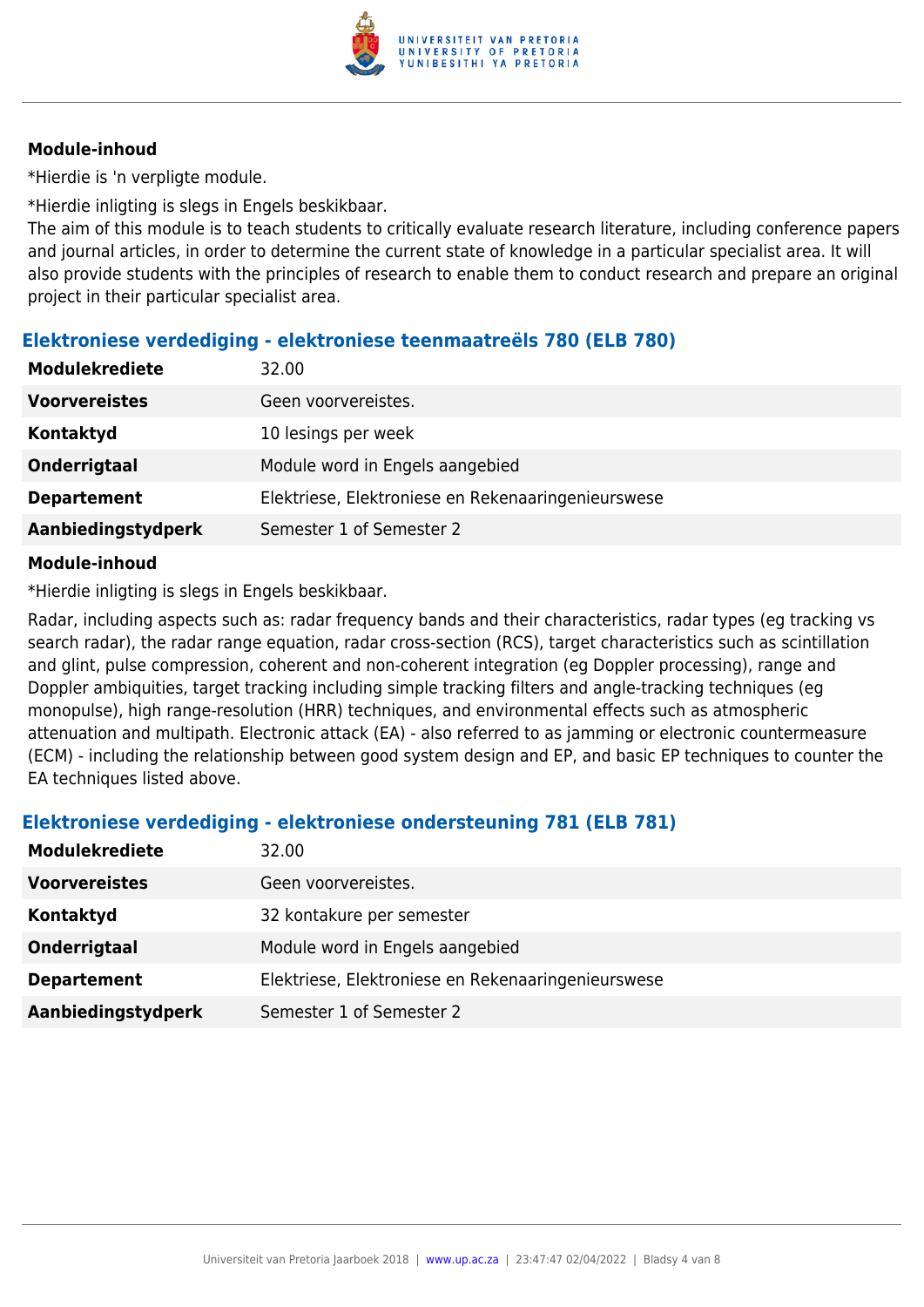

\*Hierdie inligting is slegs in Engels beskikbaar.

The role of electronic support (ES) receivers from tactical and strategic perspectives. ES system architectures including analogue and digital receivers. The following topics will be considered: signal detection, parameter estimation including direction finding (DF) angle of arrival (AoA) estimation and pulse repitition interval (PRI) tracking, emitter classification and low probability of detection (LPD) and low probability of intercept (LPI) techniques to counter ES receivers.

# **Antenneteorie 780 (EMA 780)**

| <b>Modulekrediete</b><br>32.00   |                                                    |
|----------------------------------|----------------------------------------------------|
| <b>Voorvereistes</b>             | Mikrogolwe en antennas EMZ 320 of gelykstaande.    |
| Kontaktyd                        | 32 kontakure per semester                          |
| Onderrigtaal                     | Module word in Engels aangebied                    |
| <b>Departement</b>               | Elektriese, Elektroniese en Rekenaaringenieurswese |
| Aanbiedingstydperk<br>Semester 2 |                                                    |

#### **Module-inhoud**

\*Hierdie inligting is slegs in Engels beskikbaar.

Types of antennas and radiation mechanisms, parameters of antennas, radiation integrals, near and far field radiation, duality theorem, wire antennas, antenna arrays, mutual coupling and mutual impedance, surface equivalence theorem, reaction theorem, moment methods in antenna analysis, travelling wave antennas, microstrip antennas, horn antennas, physical optics, reflector antennas, antenna synthesis.

# **Multiveranderlike beheerstelsels 732 (EMB 732)**

| <b>Modulekrediete</b> | 32.00                                              |
|-----------------------|----------------------------------------------------|
| <b>Voorvereistes</b>  | Inleidende beheermodule soos EBB 320               |
| Kontaktyd             | 32 kontakure per semester                          |
| Onderrigtaal          | Module word in Engels aangebied                    |
| <b>Departement</b>    | Elektriese, Elektroniese en Rekenaaringenieurswese |
| Aanbiedingstydperk    | Semester 2                                         |

#### **Module-inhoud**

\*Hierdie inligting is slegs in Engels beskikbaar.

Introduction to linear dynamic systems: Modes, stability, controllability, observability, multivariable poles and zeros, state-space and transfer function descriptions. Singular values and singular value decomposition. Feedback performance specifications in the frequency domain. Synthesis via state space methods. Optimal control techniques, model predictive control.

#### **Mikrogolfteorie 780 (EMM 780)**

**Modulekrediete** 32.00

Universiteit van Pretoria Jaarboek 2018 | [www.up.ac.za](https://www.up.ac.za/yearbooks/home) | 23:47:47 02/04/2022 | Bladsy 5 van 8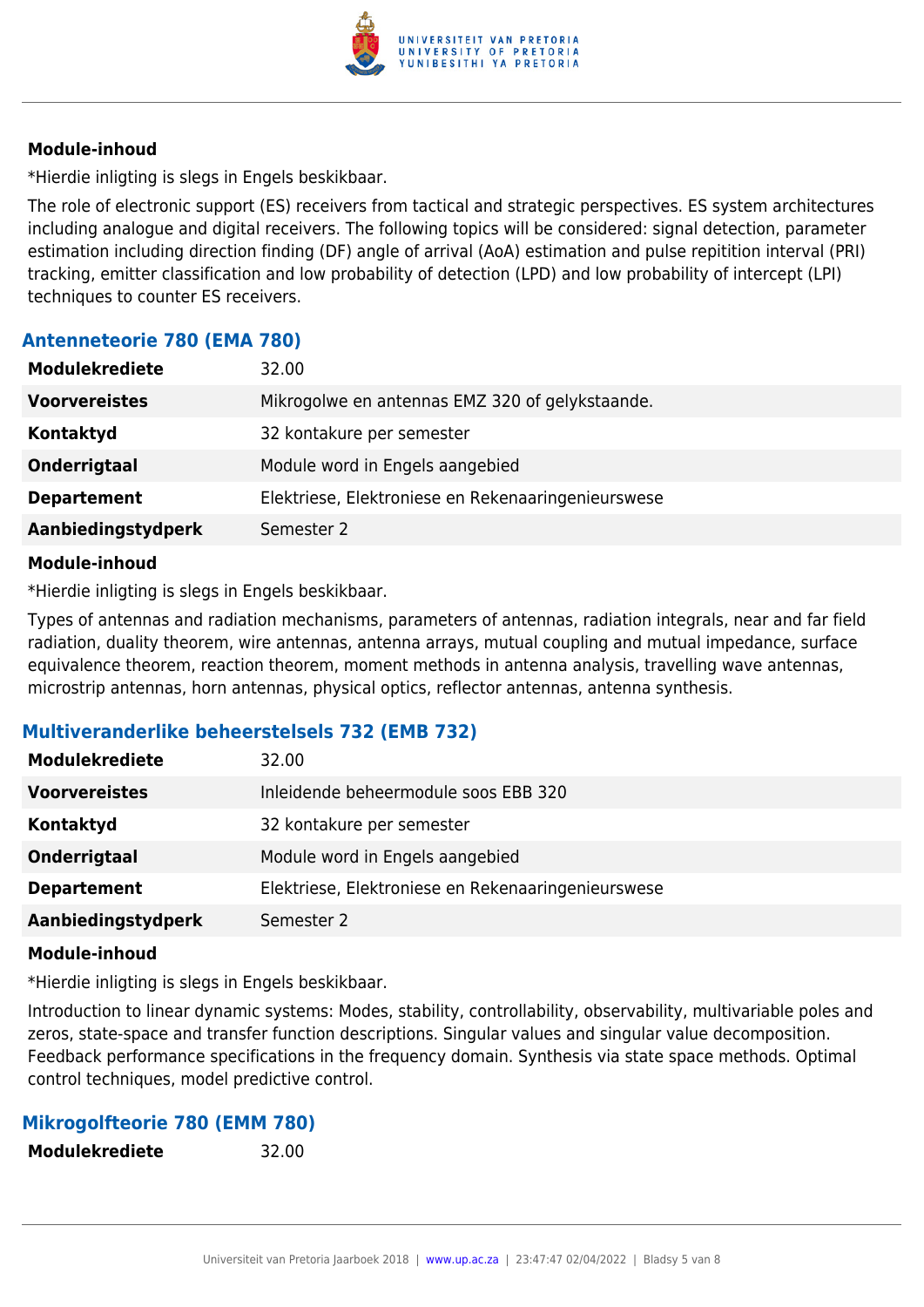

| <b>Voorvereistes</b> | EMZ 320 of gelykstaande.                           |
|----------------------|----------------------------------------------------|
| Kontaktyd            | 32 kontakure per semester                          |
| Onderrigtaal         | Module word in Engels aangebied                    |
| <b>Departement</b>   | Elektriese, Elektroniese en Rekenaaringenieurswese |
| Aanbiedingstydperk   | Semester 1                                         |

\*Hierdie inligting is slegs in Engels beskikbaar.

Review of EM theory and transmission lines, analysis of transmission lines and waveguides, microwave network analysis, impedance matching, power dividers, couplers and hybrids, microwave filters.

# **Navorsingsprojek: Teorie 732 (EPT 732)**

| <b>Modulekrediete</b> | 32.00                                              |
|-----------------------|----------------------------------------------------|
| <b>Voorvereistes</b>  | Geen voorvereistes.                                |
| <b>Kontaktyd</b>      | 10 lesings per week                                |
| Onderrigtaal          | Module word in Engels aangebied                    |
| <b>Departement</b>    | Elektriese, Elektroniese en Rekenaaringenieurswese |
| Aanbiedingstydperk    | Semester 1 of Semester 2                           |

#### **Module-inhoud**

\*Hierdie inligting is slegs in Engels beskikbaar.

This module will cover the essential theoretical background of the student's proposed M Eng topic and include inter alia the following:

- (i) Field definition and descriptions
- (ii) In-depth study into background and theory relevant to the problem to be addressed
- (iii) Problem definition and description
- (iv) Mathematical simulations of the problem

#### **Navorsingsprojek: Ontwerp en laboratorium 733 (EPT 733)**

| <b>Modulekrediete</b> | 32.00                                              |
|-----------------------|----------------------------------------------------|
| <b>Voorvereistes</b>  | Geen voorvereistes.                                |
| Kontaktyd             | 10 lesings per week                                |
| Onderrigtaal          | Module word in Engels aangebied                    |
| <b>Departement</b>    | Elektriese, Elektroniese en Rekenaaringenieurswese |
| Aanbiedingstydperk    | Semester 1 of Semester 2                           |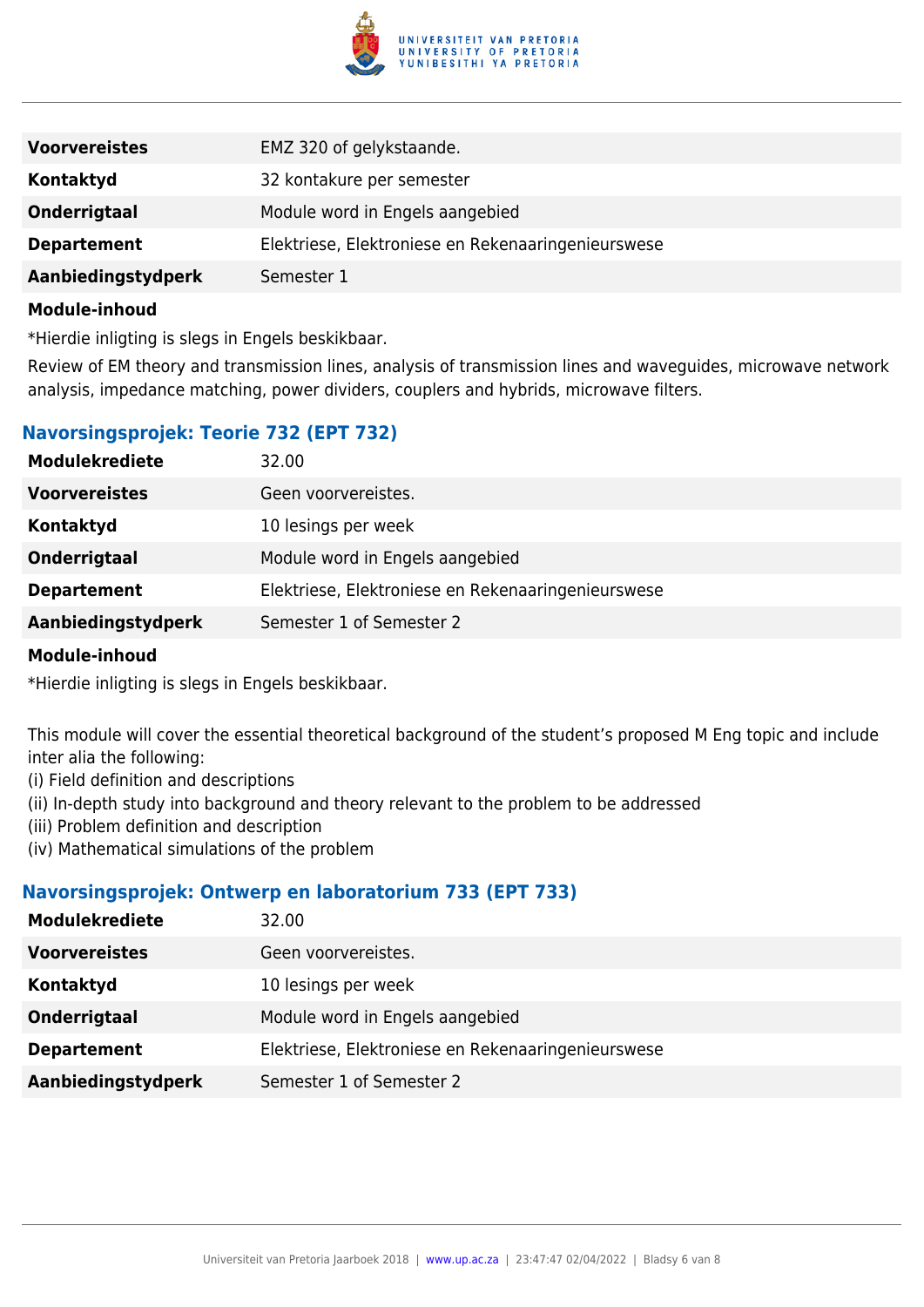

\*Hierdie inligting is slegs in Engels beskikbaar.

This module will include extensive laboratory experiments to test the principles and possible solutions of the proposed M Eng research project and will include inter alia the following. These will include hardware and/or software experiments:

(i) Introduction to instrumentation and measuring techniques in general and specifically as applied in the field of research.

(ii) Structured laboratory work to introduce the specific problem investigated for the research undertaken.

- (iii) Structured laboratory work to test the proposed solution for the problem addressed.
- (iv) Confirmation experiments.

# **Syferkommunikasie 732 (ETD 732)**

| <b>Modulekrediete</b> | 32.00                                              |
|-----------------------|----------------------------------------------------|
| <b>Voorvereistes</b>  | Geen voorvereistes.                                |
| Kontaktyd             | 32 kontakure per semester                          |
| Onderrigtaal          | Module word in Engels aangebied                    |
| <b>Departement</b>    | Elektriese, Elektroniese en Rekenaaringenieurswese |
| Aanbiedingstydperk    | Semester 1                                         |

#### **Module-inhoud**

\*Hierdie inligting is slegs in Engels beskikbaar.

Digital Communications ETD 732 is a first semester graduate course in Electronic Engineering, presented by the Signal Processing and Telecommunications Group, in collaboration with the Centre for Radio and Digital Communication (CRDC). The content of the course is as follows: Introduction to digital communications, digital communications applications and services. Review of: probability and stochastic processes, source coding, characterisation of communication signals and systems and optimum receivers for the AWGN channel. Advanced synchronisation systems: Carrier and symbol recovery. Shannon's channel capacity theorem and introduction to coding. Signal design for band-limited channels. Digital modulation techniques. Communication through bandlimited linear filter channels. Introduction to adaptive equalisation. Spread spectrum signals for digital communications. Simulation of digital communication systems. Digital realisation of digital communication subsystems. Digital communication laboratory.

# **Telekommunikasiestelsel-ingenieurswese 732 (ETT 732)**

| <b>Modulekrediete</b> | 32.00                                              |
|-----------------------|----------------------------------------------------|
| <b>Voorvereistes</b>  | Geen voorvereistes.                                |
| Kontaktyd             | 32 kontakure per semester                          |
| Onderrigtaal          | Module word in Engels aangebied                    |
| <b>Departement</b>    | Elektriese, Elektroniese en Rekenaaringenieurswese |
| Aanbiedingstydperk    | Semester 1 of Semester 2                           |